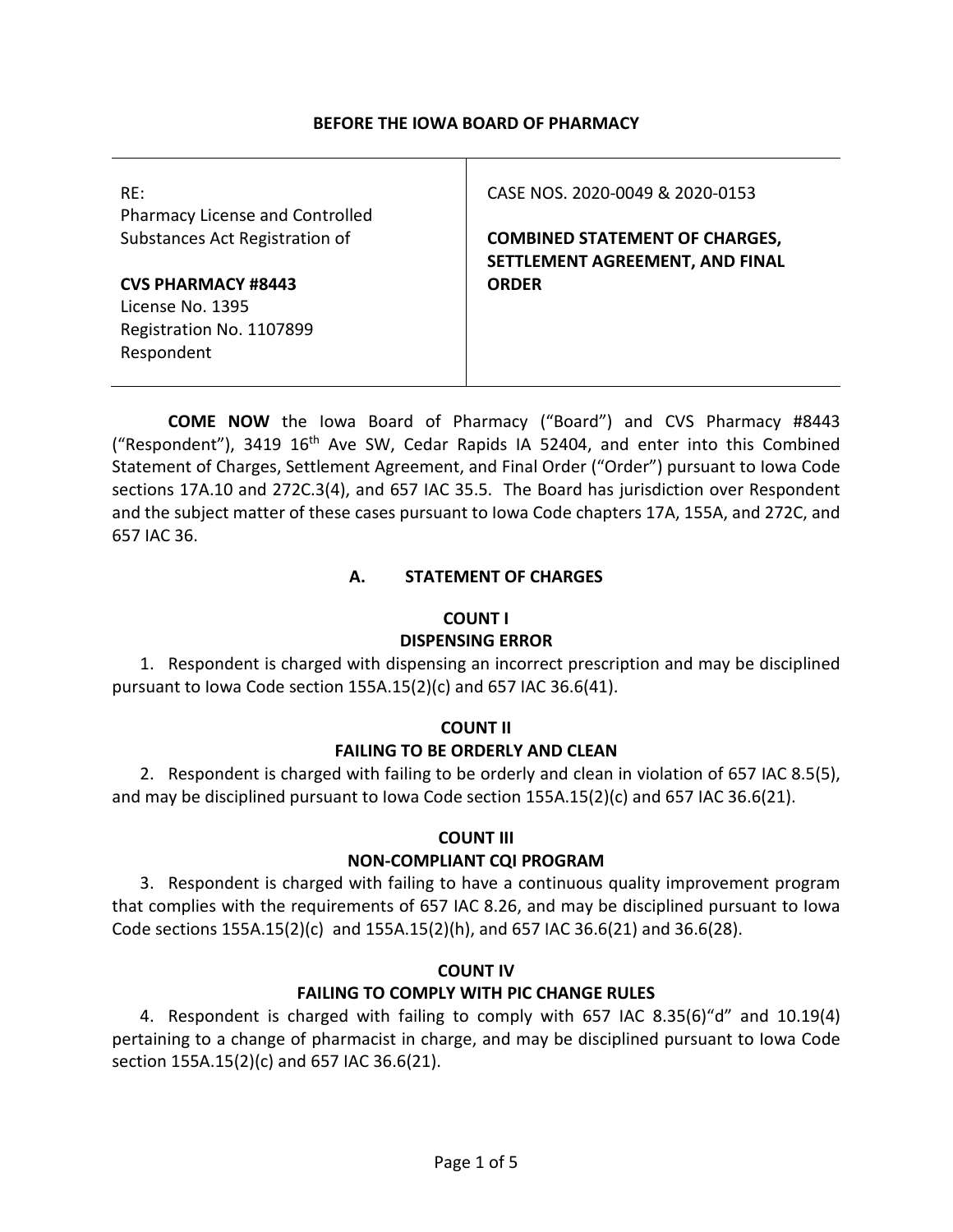## **COUNT V**

#### **FAILING TO MAINTAIN EFFECTIVE CONTROLS AGAINST DIVERSION**

5. Respondent is charged with failing to establish and maintain effective controls against the theft or diversion of prescription drugs, including controlled substances, and records for such drugs in violation of 657 IAC 8.3(5)"b", and may be disciplined pursuant to Iowa Code section 155A.15(2)(i) and 657 IAC 36.6(21).

#### **COUNT VI**

## **FAILING TO ENSURE LEGAL OPERATION**

6. Respondent is charged with failing to ensure legal operation of the pharmacy, including meeting all inspection and other requirements of state and federal laws, rules, and regulations governing the practice of pharmacy in violation of 657 IAC 8.3(2), including specifically violating the provisions cited in Counts I-V above and additionally 657 IAC 8.4(3), 8.7(2), 8.7(5), 8.14, and 8.19(3), and may be disciplined pursuant to Iowa Code section  $155A.15(2)(c)$  and 657 IAC 36.6(21).

## **B. FACTUAL CIRCUMSTANCES**

7. Respondent's pharmacy license number 1395 is currently active through December 31, 2021 and Respondent's CSA registration number 1107899 is currently active through August 31, 2021.

8. In April 2020, Respondent misfiled a prescription for Janumet 50-1000 mg immediate release tablets with extended release tablets.

9. The pharmacy was unable to provide a written CQI report for the event and the next CQI quarterly meeting did not address the error.

10. The pharmacy was inspected in July of 2020 with several deficiencies noted, including the following:

- a. The pharmacy was disorganized, dirty, and not a conducive environment to providing quality care.
- b. Expired medications were found on the shelves and multiple stock bottles were shelved incorrectly.
- c. Events requiring CQI reports were not documented or reviewed as required.
- d. The pharmacy lacked documented training for technicians and support persons and lacked a permanent log.
- e. The electronic prescribing platform did not have the capability to identify the transmitting agent.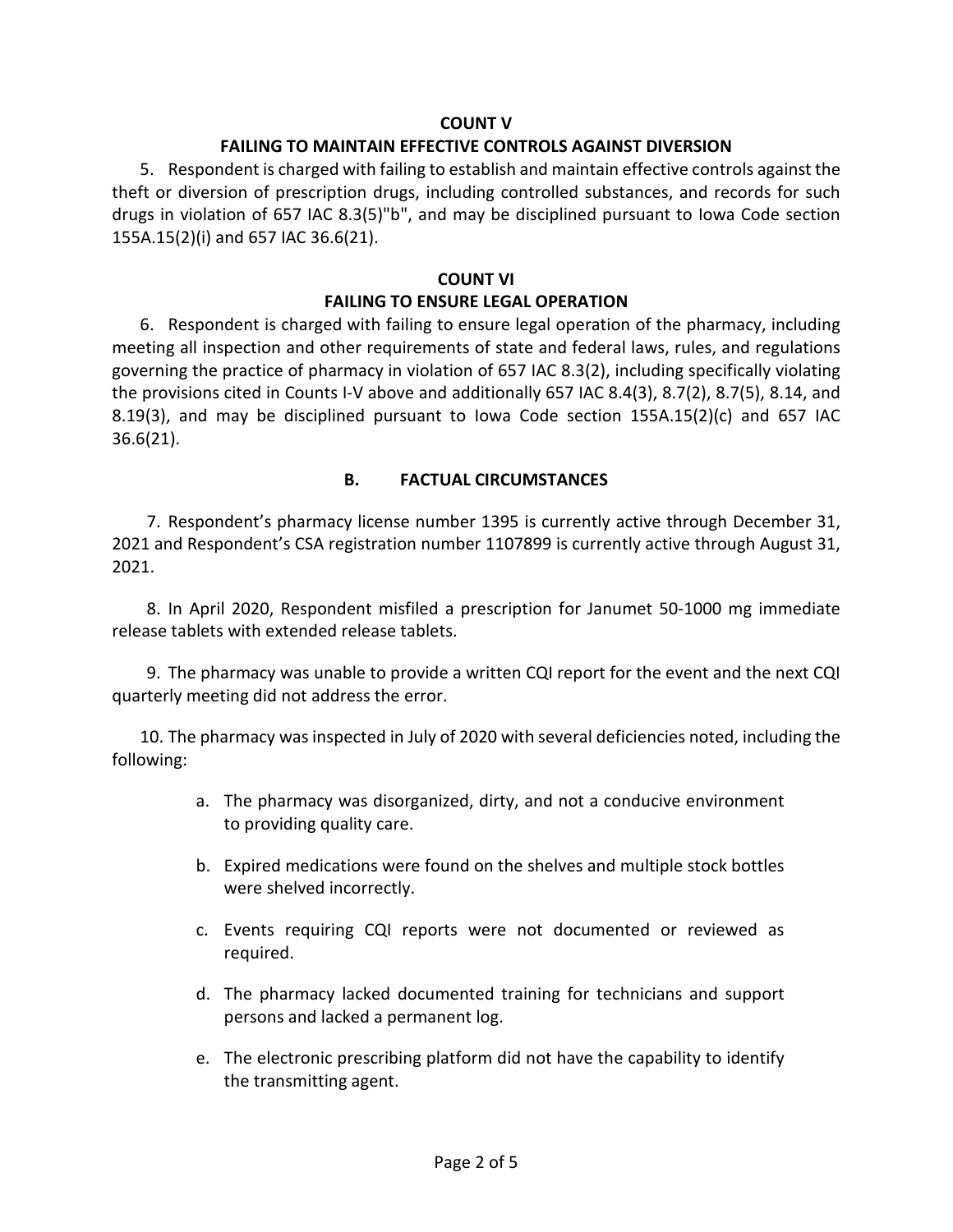f. There were discrepancies in documentation for two previous PIC changes and the required inventories were not completed in the appropriate timeframe.

11. In November 2020, Respondent submitted a report of significant losses of controlled substances due to employee pilferage.

# **C. SETTLEMENT AGREEMENT AND FINAL ORDER**

12. The Board has jurisdiction over the parties and the subject matter of these proceedings.

13. Respondent acknowledges that the allegations in the Statement of Charges, if proven in a contested case hearing, would constitute grounds for the discipline agreed to in this Order.

14. Execution of this Order constitutes the resolution of a contested case. Respondent has a right to hearing before the Board on the charges, but Respondent waives the right to hearing and all attendant rights, including the right to appeal or seek judicial review of the Board's action, by freely and voluntarily entering into this Order. Once entered, this Order shall have the force and effect of a disciplinary order entered following a contested case hearing.

15. Respondent acknowledges that it has the right to be represented by counsel on this matter.

16. Respondent agrees that the State's counsel may present this Order to the Board and may have *ex parte* communications with the Board while presenting it.

17. This Order is subject to approval by a majority of the full Board. If the Board does not approve this Order, it shall be of no force or effect to either party, and shall not be admissible for any purpose in further proceedings in this matter. If the Board approves this Order, it shall be the full and final resolution of this matter.

18. This Order shall be part of Respondent's permanent record and shall be considered by the Board in determining the nature and severity of any disciplinary action to be imposed in the event of any future violations.

19. Respondent understands the Board is required by federal law to report any adverse action to the National Association of Boards of Pharmacy's Disciplinary Clearinghouse and the National Practitioner Data Bank.

20. This Order, when fully executed, is a public record and is available for inspection and copying in accordance with the requirements of Iowa Code chapters 22 and 272C.

21. The Board's approval of this Order shall constitute a **FINAL ORDER** of the Board.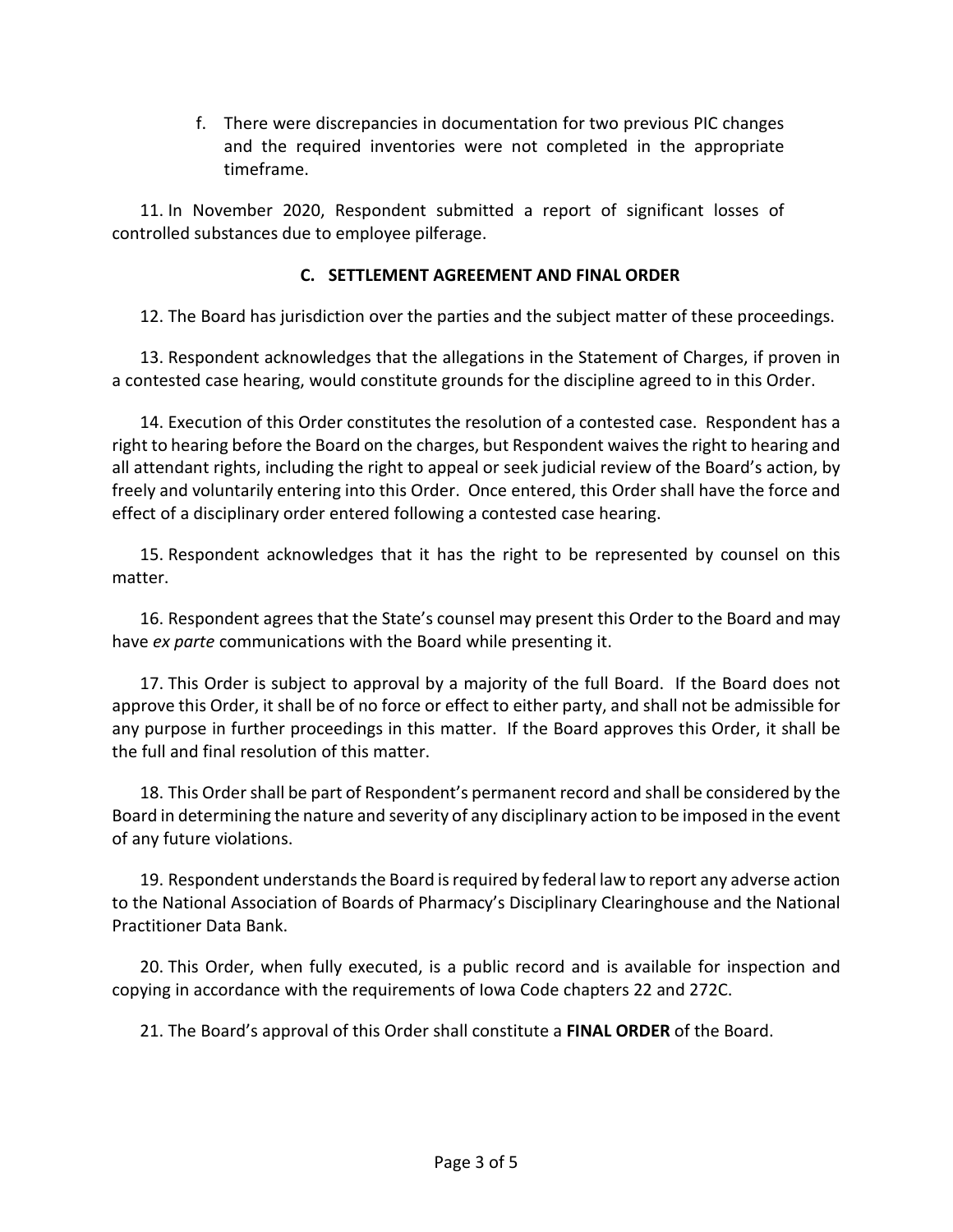# **IT IS THEREFORE ORDERED:**

22. Respondent's pharmacy license and CSA registration are hereby placed on **PROBATION** for a period of three (3) years, subject to the following terms:

- a. Respondent shall pay a **CIVIL PENALTY** in the amount of six thousand-fivehundred dollars (\$6,500) within thirty (30) days of Board approval of this Order. The check shall be made payable to the "Treasurer of Iowa" and shall be deposited in the general fund. The civil penalty should be mailed to the Iowa Board of Pharmacy, Attn: Amanda Woltz, 400 SW 8<sup>th</sup> St, Ste E, Des Moines IA 50309.
- b. Respondent shall perform quarterly self-inspections and shall submit the self-inspection reports to the Board after each inspection. Each quarterly self-inspection must include all of the following: CQI review, controlled substances inventory and reconciliation for all Schedule II controlled substances and fifteen (15) Schedule III-V controlled substances that are high risk for diversion, inspection of inventory for expired products and organization, review of staff credentials and training, and any other areas identified by the Board for a particular inspection. The quarterly inspections shall be submitted on or before March 5<sup>th</sup>, June 5<sup>th</sup>, September 5<sup>th</sup>, and December 5<sup>th</sup> each year during the probationary period.
- c. Respondent shall appear before the Board upon request for purposes of evaluating performance of the probationary period. Respondent shall be given reasonable notice of the date, time, and place for such appearances.
- d. Respondent shall abide by all state and federal laws and regulations governing the practice of pharmacy. Respondent shall operate in accordance with its policies and procedures.
- e. Any documentation required to be submitted to the Board pursuant to this Order should be emailed to  $A$ manda. Woltz@iowa.gov by the specified deadline unless otherwise directed.
- f. Respondent may request early release from probation after two (2) years. The Board, in its discretion, may grant such a request if Respondent has demonstrated compliance with this Order and the laws and regulations governing the practice of pharmacy.

23. Should Respondent violate the terms of this Order, the Board may initiate action to impose other licensee discipline as authorized by Iowa Code chapters 155A and 272C and 657 IAC 36.